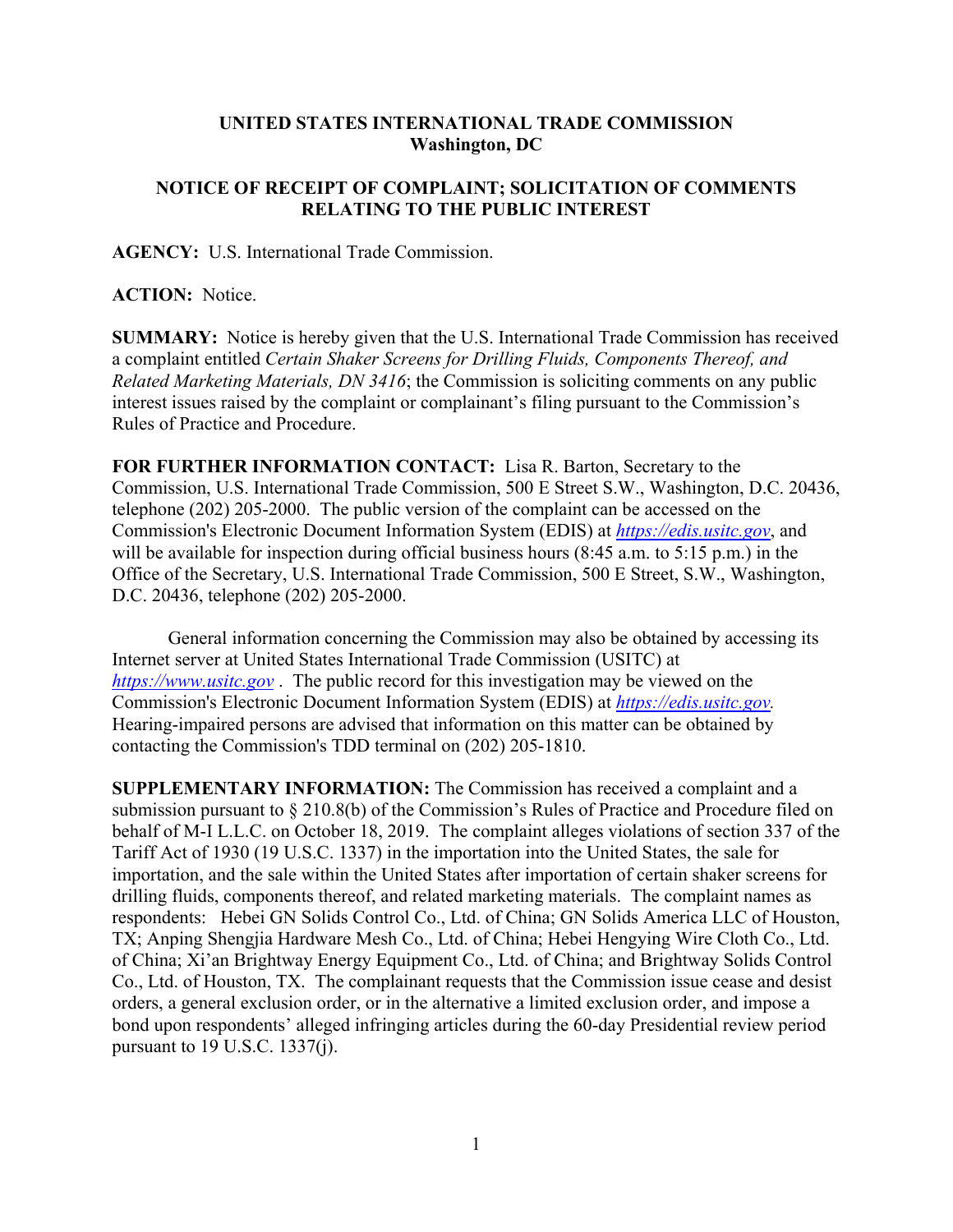Proposed respondents, other interested parties, and members of the public are invited to file comments on any public interest issues raised by the complaint or  $\S 210.8(b)$  filing. Comments should address whether issuance of the relief specifically requested by the complainant in this investigation would affect the public health and welfare in the United States, competitive conditions in the United States economy, the production of like or directly competitive articles in the United States, or United States consumers.

In particular, the Commission is interested in comments that:

- (i) explain how the articles potentially subject to the requested remedial orders are used in the United States;
- (ii) identify any public health, safety, or welfare concerns in the United States relating to the requested remedial orders;
- (iii) identify like or directly competitive articles that complainant, its licensees, or third parties make in the United States which could replace the subject articles if they were to be excluded;
- (iv) indicate whether complainant, complainant's licensees, and/or third party suppliers have the capacity to replace the volume of articles potentially subject to the requested exclusion order and/or a cease and desist order within a commercially reasonable time; and
- (v) explain how the requested remedial orders would impact United States consumers.

Written submissions on the public interest must be filed no later than by close of business, eight calendar days after the date of publication of this notice in the Federal Register. There will be further opportunities for comment on the public interest after the issuance of any final initial determination in this investigation. Any written submissions on other issues must also be filed by no later than the close of business, eight calendar days after publication of this notice in the Federal Register. Complainant may file replies to any written submissions no later than three calendar days after the date on which any initial submissions were due. Any submissions and replies filed in response to this Notice are limited to five (5) pages in length, inclusive of attachments.

Persons filing written submissions must file the original document electronically on or before the deadlines stated above and submit 8 true paper copies to the Office of the Secretary by noon the next day pursuant to § 210.4(f) of the Commission's Rules of Practice and Procedure (19 CFR 210.4(f)). Submissions should refer to the docket number ("Docket No. 3416") in a prominent place on the cover page and/or the first page. (*See* Handbook for Electronic Filing